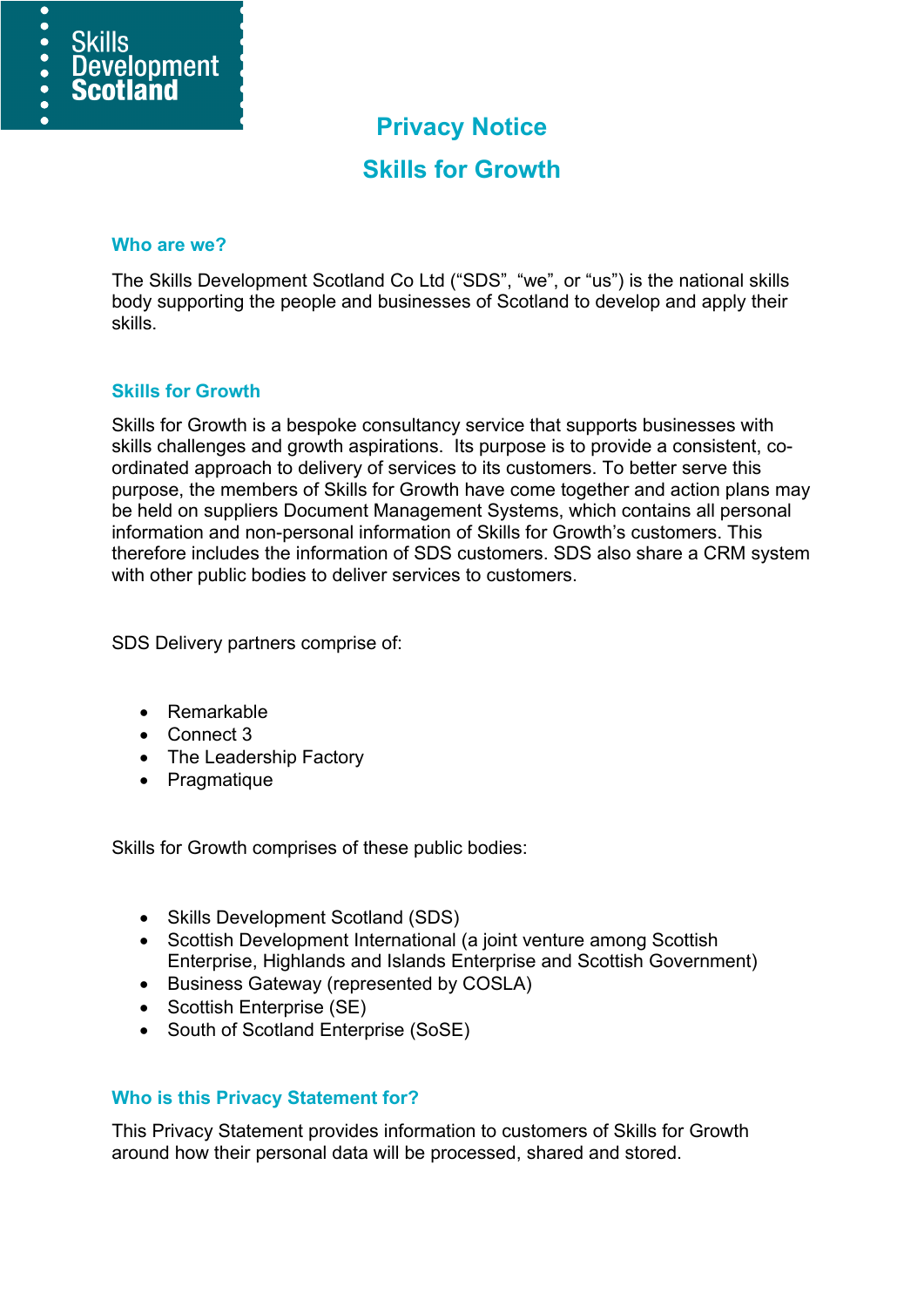## **What personal information do we collect and process?**

Skills for Growth shares the following data about customers between the parties:

- Contact data
- Company data (e.g. location, sector, headcount, job functions)

Skills for Growth collects personal information from the following sources - direct interactions between yourself and one of the partners, your employer or company and third-party sources/publicly available sources.

Skills for Growth does not collect or process special category data for any purpose.

|    | How does SDS use your personal<br>information?                                                                                                                                                                          | Under what legal basis does<br>SDS use your personal<br>information?                                                                    |
|----|-------------------------------------------------------------------------------------------------------------------------------------------------------------------------------------------------------------------------|-----------------------------------------------------------------------------------------------------------------------------------------|
| 1. | Provide consistent, clear and co-ordinated<br>engagement with our customers on products,<br>services and support that they are interested in.                                                                           | Fair and lawful because it is:<br>Performance of task in the public<br>$\bullet$<br>interest task/exercise of our<br>official authority |
| 2. | Enable better design of business support<br>services across the wider public-sector<br>landscape.                                                                                                                       | Fair and lawful because it is:<br>Performance of task in the public<br>interest task/exercise of our<br>official authority              |
| 3. | Create opportunities to refer across and<br>between Skills for Growth partners, develop<br>shared understanding and to monitor the<br>effectiveness and responsiveness of the<br>partners' individual service offerings | Fair and lawful because it is:<br>Performance of task in the public<br>interest task/exercise of our<br>official authority              |
| 4. | Collaborate on the design of future services and<br>interventions from a better understanding of<br>what support customers are receiving.                                                                               | Fair and lawful because it is:<br>Performance of task in the public<br>$\bullet$<br>interest task/exercise of our<br>official authority |

## **How do we use your information?**

## **How do we protect your information?**

Skills Development Scotland maintain a high standard of both physical and network security designed to protect paper or electronic forms of storage to hold and process your personal information.

Information that we hold about you will be subject to rigorous safeguards to ensure that it isn't accessed or disclosed inappropriately. We also take steps to ensure that your information is not damaged or rendered unavailable to those who have a right to see it.

To meet confidentiality requirements for our customers, stakeholders, and staff, Skills Development Scotland has Confidentiality, Data Protection and Information Technology notices in place and we ensure that staff are fully aware of these and the associated guidance in relation to your personal information. These also apply when we dispose of paper records and delete electronic information in ways that ensure that your information cannot be recreated.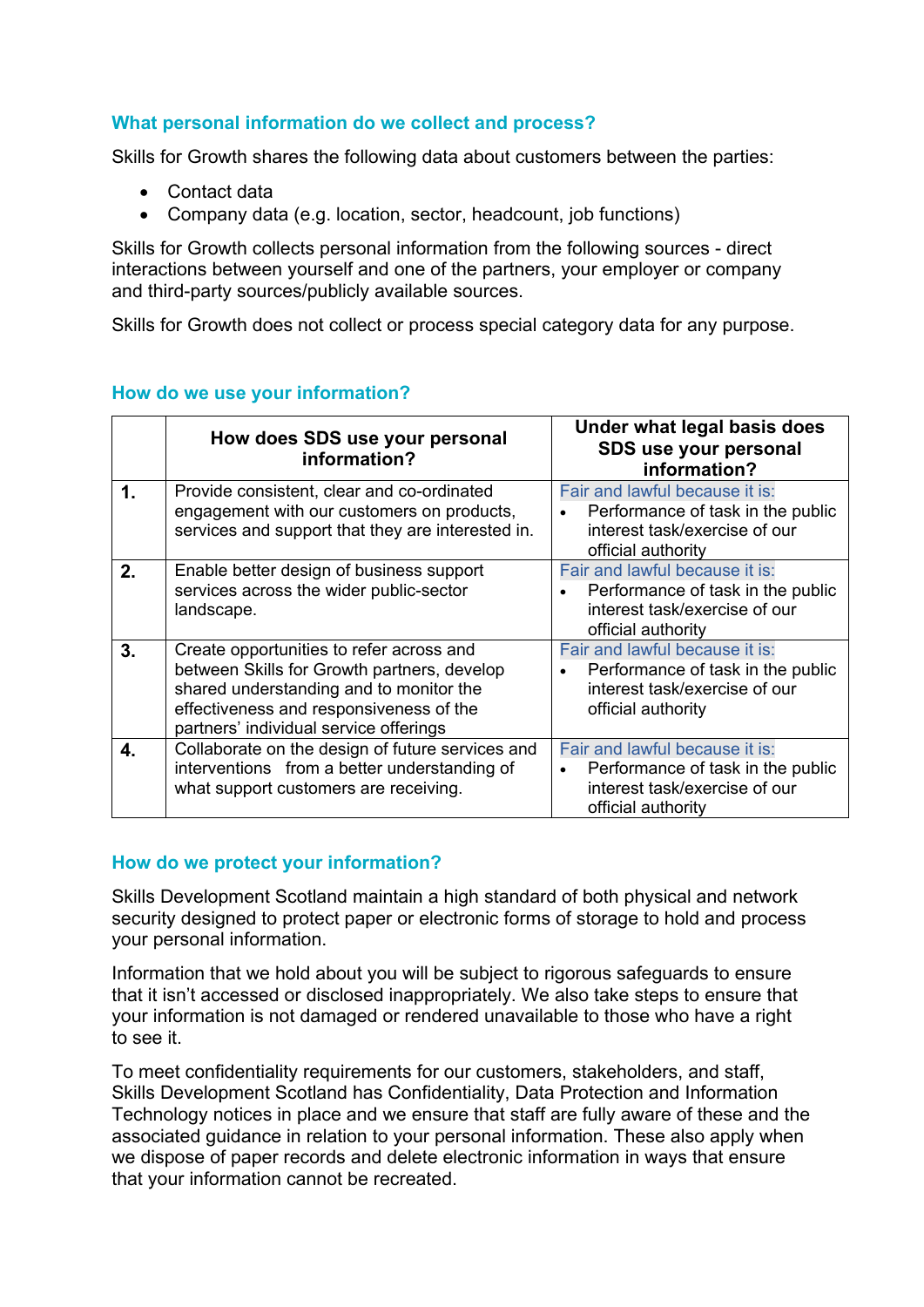#### **How long do we store your information?**

We will keep your personal information for the period of your relationship with us plus 18 months if no funding has been provided.

Where funding has been provided, we are required to retain your information as specified by the relevant UK or European legislation. This is generally, 10 years from the date of the end of the European funding programme.

For example, funding and support given under a 2014-2020 programme will require to be retained until the end of 2030.If you require any further detail or clarification on how long we will keep your personal information for and our reason for doing so, please feel free to get in touch with us through the contact information provided in the contact section below.

## **Your Rights**

Under Data Protection legislation – including the UK GDPR and Data Protection Act 2018 - you have a number of rights in relation to how your personal information is processed.

If you wish to find out what these rights are, please see **[www.sds.co.uk/privacy](http://www.sds.co.uk/privacy)** and get in touch with [DPO@sds.co.uk](mailto:DPO@sds.co.uk) if you wish to find out more information or enact one of those rights.

## **Updating Information**

Please let us know if the personal information which we hold about needs to be corrected or updated.

#### **Notice Amendments**

We may update this privacy notice by posting a new version on the website and, where appropriate, we will notify you by email. Please check back frequently to see any updates or changes.

#### **Data Controller**

The data controller responsible in respect of the information collected is The Skills Development Scotland Co. Limited, which is notified to the Information Commissioner as a data controller with registration number Z1445093.

If you remain dissatisfied with our response following any review related to a request you have made regarding your personal data, you are entitled to appeal to the Information Commissioner. Such an application should be sent to the following address: